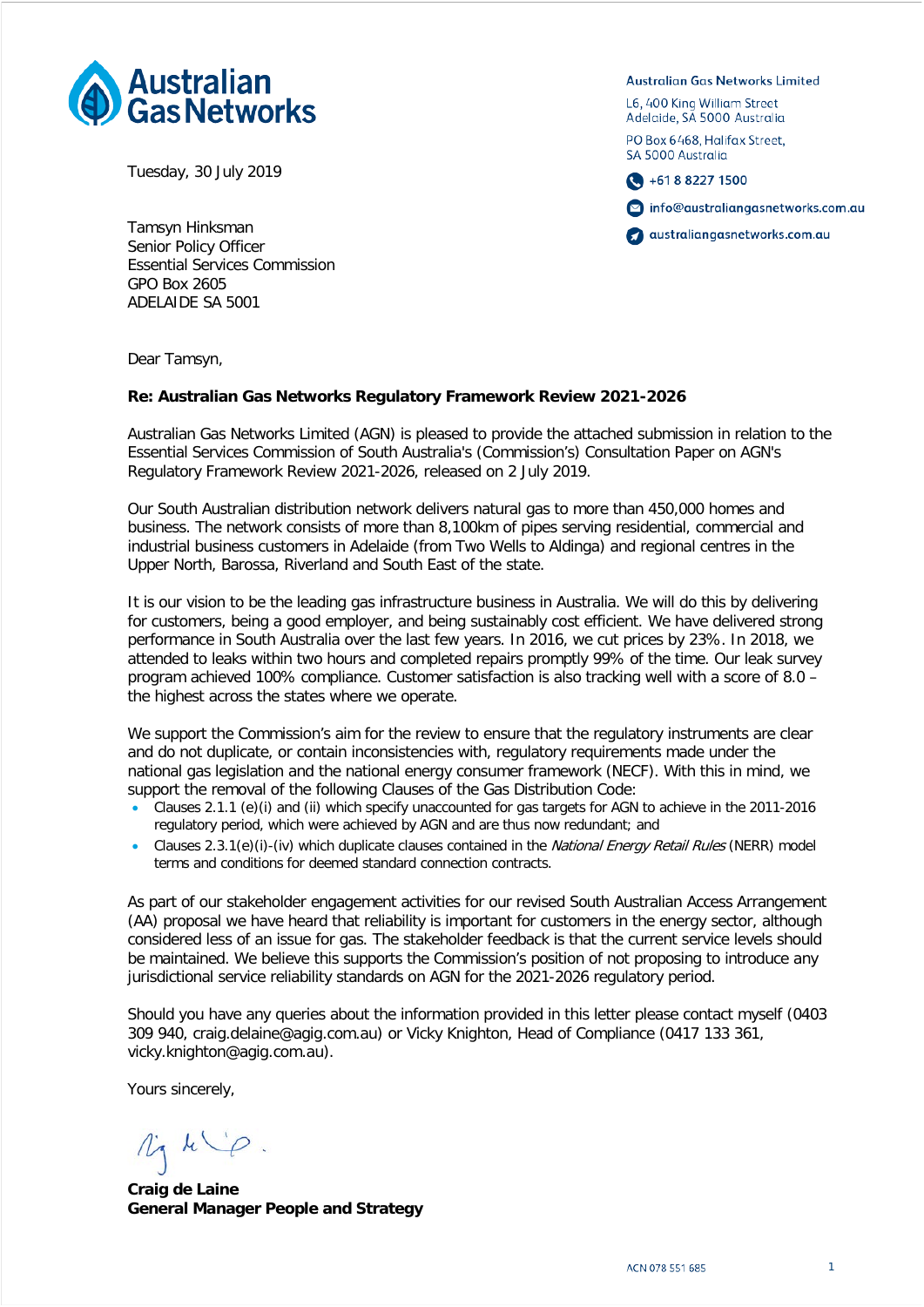

## **AGN Response to the Consultation questions**

1. Do the Commission's proposed amendments to the Gas Distribution Code and Gas Metering Code seem appropriate? Are there other amendments that should be considered?

We support the review to ensure that the regulatory instruments established by the Commission are clear and do not duplicate, or contain inconsistencies with, regulatory requirements made under the national gas legislation and the national energy consumer framework (NECF).

We support the removal of Clauses 2.1.1 (e)(i) and (ii) of the Gas Distribution Code which specify unaccounted for gas targets for AGN to achieve in the 2011-2016 regulatory period, which were achieved by AGN and are thus now redundant.

We also support the amendment to the following Clauses in the Gas Metering Code to change the technical approvals from the Commission to the (Office of the Technical Regulator) Technical Regulator to align with the Gas Act 1997 (SA) (the Act):

- clause 3.6.1(b) relating to non-compliant meters;
- clauses 3.4.1, 3.4.2 and 3.4.6(b) relating to meter classes; and
- clauses 5.1.1, 5.1.3, 5.1.5 relating to the Gas Measurement Management Plan.

AGN agrees with the Commission that this is an opportunity to clarify that the Gas Metering Code is not intended to apply to small-scale reticulated LPG operations and that the relevant regulatory instrument is the Reticulated LPG Industry Code (RLIC/01).

Based on the aim of the review there are a number of amendments to the following instruments we believe the Commission should consider as detailed in Appendix A:

- AGN's gas distribution licence;
- Gas Distribution Code (GDC/06);
- Gas Metering Code (GMC/04);
- Gas Industry Guideline No.1 (GIG 1.7); and
- Compliance Systems and Reporting Energy Industry Guideline No. 4 (EG4/4).

We are happy to meet with the Commission and the Technical Regulator to discuss these amendments.

#### 2. Is there any other duplication of, or inconsistency with, regulatory requirements made under the national gas legislation that the Commission needs to consider?

We have reviewed our regulatory reguirements under the national gas legislation and support the removal of Clauses 2.3.1(e)(i)-(iv) of the Gas Distribution Code which duplicate clauses contained in the National Energy Retail Rules (NERR) model terms and conditions for deemed standard connection contracts.

Appendix A details the clauses of the following instruments we believe the Commission should consider as part of this review as we believe they are either duplicated or inconsistent with the national gas legislation:

- AGN's gas distribution licence;
- Gas Distribution Code (GDC/06); and
- Gas Metering Code (GMC/04).

We welcome the opportunity to meet with the Commission and the Technical Regulator to discuss any issues raised.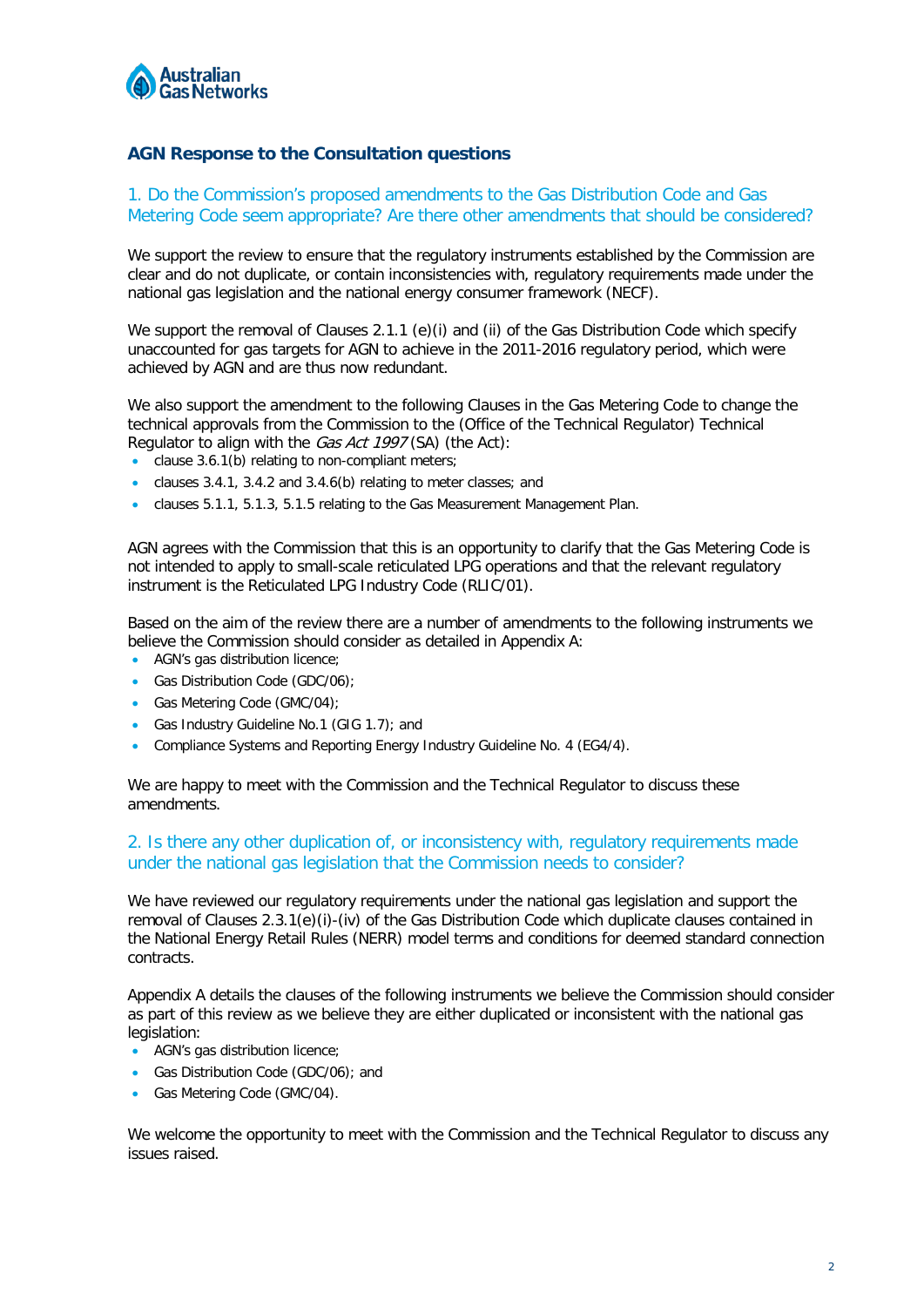

#### 3. Does AGN's current performance support the Commission's proposal to not introduce jurisdictional service reliability standards to achieve the reliability outcomes valued by AGN's customers?

AGN is pleased that the Commission recognises our network is performing reliably, we are providing timely response to public reports of gas leaks and our customers have not expressed concerns with the current reliability levels.

In 2014, we tested with customers if we should introduce reliability service standards as part of our stakeholder engagement program for the 2016 to 2021 AA proposal. Customer feedback was that they did not support introducing such standards and viewed gas as a reliable source of energy. Early indications from our stakeholder engagement activities for our revised AA proposal for 2021 to 2026 is that the current service levels should be maintained. We have heard that reliability is still important in the energy sector, although considered less of an issue for gas.

Section 3 of the Consultation Paper discusses our performance over the current 2016 to 2021 regulatory period.[1](#page-2-0) We would like to highlight that 94.5% of our leaks and emergencies telephone service calls are answered within 30 seconds, this performance is well above the service standard of 85% set by the Commission for other utilities regulated by the Commission<sup>[2](#page-2-1)</sup>.

We maintain public safety of our distribution networks by responding to and repairing leaks within our targets. On average over the last 30 months we have responded to 99.8% of gas leak reports by the public within the timeframes in our Leakage Management Plan. This reflects strong performance above our internal targets and above the service standard of 99% set by the Commission for SA Water, water network breaks, leaks and bursts in the Adelaide Metropolitan area attended to within the required timeframes.[3](#page-2-2)

We ensure the reliability of our networks by minimising unplanned interruptions and the length of time of interruptions. We agree with the Commission's statement that our interruptions remain low when you consider that 99.98% of our customers did not experience more than two interruptions in 2017/18. We can also compare our performance against Jemena, the New South Wales gas distributor, from the recently published Regulatory Information Notice (RIN) data from their AA proposal. In the 2017/18 period on the Jemena network, 1.3 customers per 1,000 customers experienced an interruption longer than 12 hours while only 0.3 customers per 1,000 customer experienced an interruption longer than 12 hours.<sup>[4](#page-2-3)</sup>

The reduction over time in both complaints directly to AGN and to Energy and Water Ombudsman South Australia (EWOSA) demonstrate our commitment to becoming a customer service focused business. The low percentage of gas distribution complaints received by EWOSA demonstrates that we increasingly deal with complaints using our internal complaint handling procedures, reducing the need for customers to refer to EWOSA as a last resort mechanism.

Given our reliability remains consistent with historical levels and our service standards are consistent or above other utilities we support the Commission's decision not to introduce new performance targets over the upcoming regulatory period.

<span id="page-2-0"></span><sup>&</sup>lt;sup>1</sup> Essential Services Commission (SA), 2019, Australian Gas Networks Regulatory Framework Review 2021-2026: Consultation paper – July 2019.

<span id="page-2-1"></span><sup>&</sup>lt;sup>2</sup> Essential Services Commission (SA), 2019, SA Water regulatory framework information sheet - January 2019, https://www.escosa.sa.gov.au/ArticleDocuments/547/20190122-Water-SAWaterRegulatoryFramework-InformationSheet.pdf.aspx?Embed=Y

<span id="page-2-2"></span> $3$  Ibid.

<span id="page-2-3"></span><sup>4</sup> Jemena Outages with >12 hr supply interruption and total customer numbers are available here:

https://www.aer.gov.au/system/files/JGN%20-%20Attachment%206%20-%20Workbook%202%20-

<sup>%20</sup>Historical%20data%20-%20Consolidated%20-%20June%202019%20-%20Public.xlsm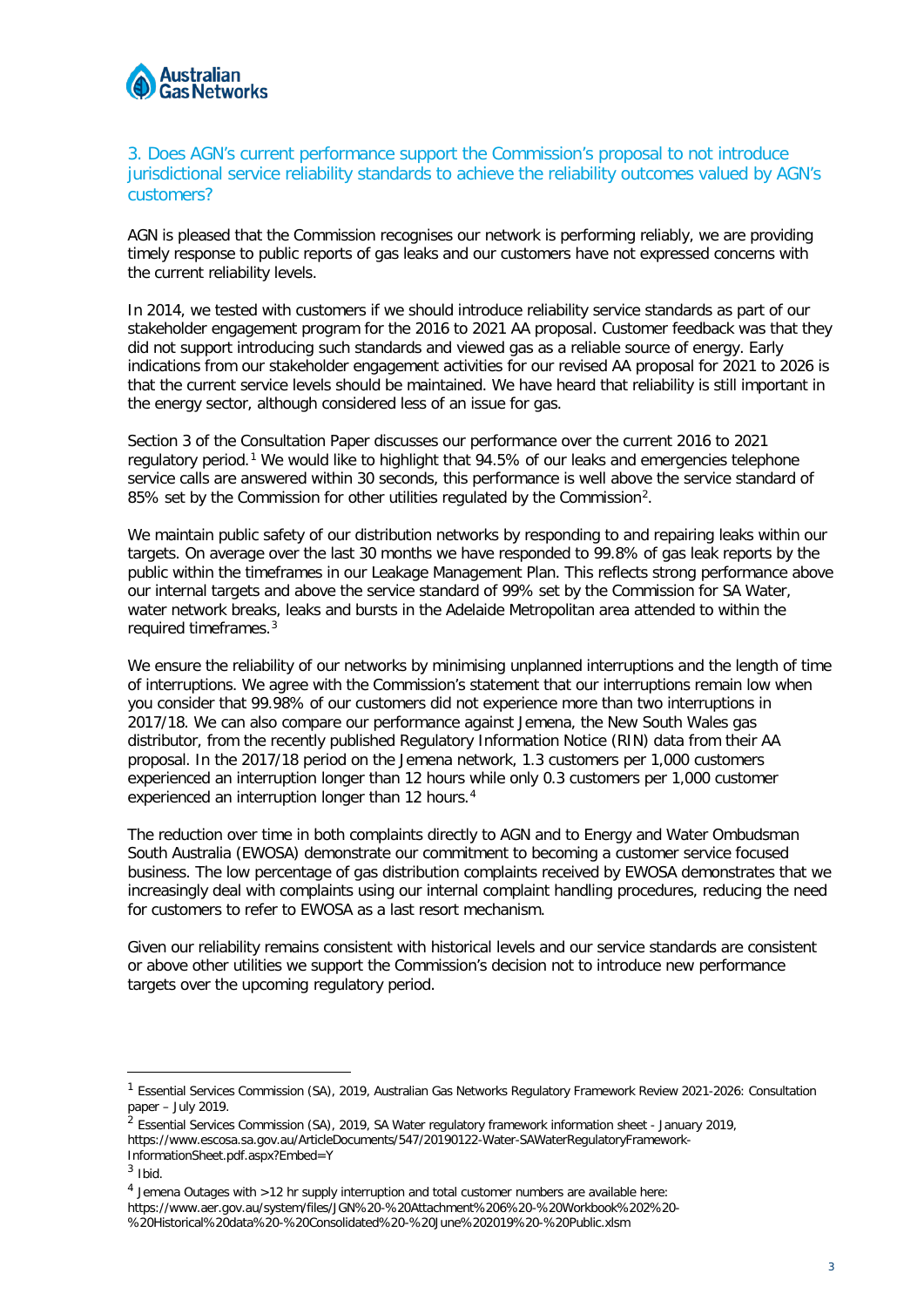

### 4. Is there any evidence that customers' expectations are not being met by AGN?

A key pillar of our Vision is to deliver for customers, which includes providing excellent customer service. We track customer service performance through monthly surveys which measure customers' experience and levels of satisfaction in the following areas:

- New Connection Customer Satisfaction score is generally above the target. The general comments provided are that customers were satisfied with their installation, although in some cases there remains some communication issues between their builders, retailers and our service providers in regard to timeframes of gas supply.
- Planned Customer Satisfaction scores remain above target. We receive continued positive comments relating to mains replacement activity. Customer's comments relate to positive interaction with workers on site and good quality of work completed.
- Unplanned Interruptions Customer Satisfaction scores remain higher than target. We receive continued positive comments from customers focusing on prompt attendance and professionalism of personnel.

Over the last year, we have increased the level of customer satisfaction across all our networks as seen in Figure 1. In South Australia our customer satisfaction is the highest across the states where we operate at 8.0. A key focus for 2019 and beyond relates to improving our communications with customers and stakeholders. We are also working towards a benchmarking program with other industry players, focusing on working together and sharing knowledge to drive customer centricity throughout the sector.



#### Figure 1: Customer satisfaction survey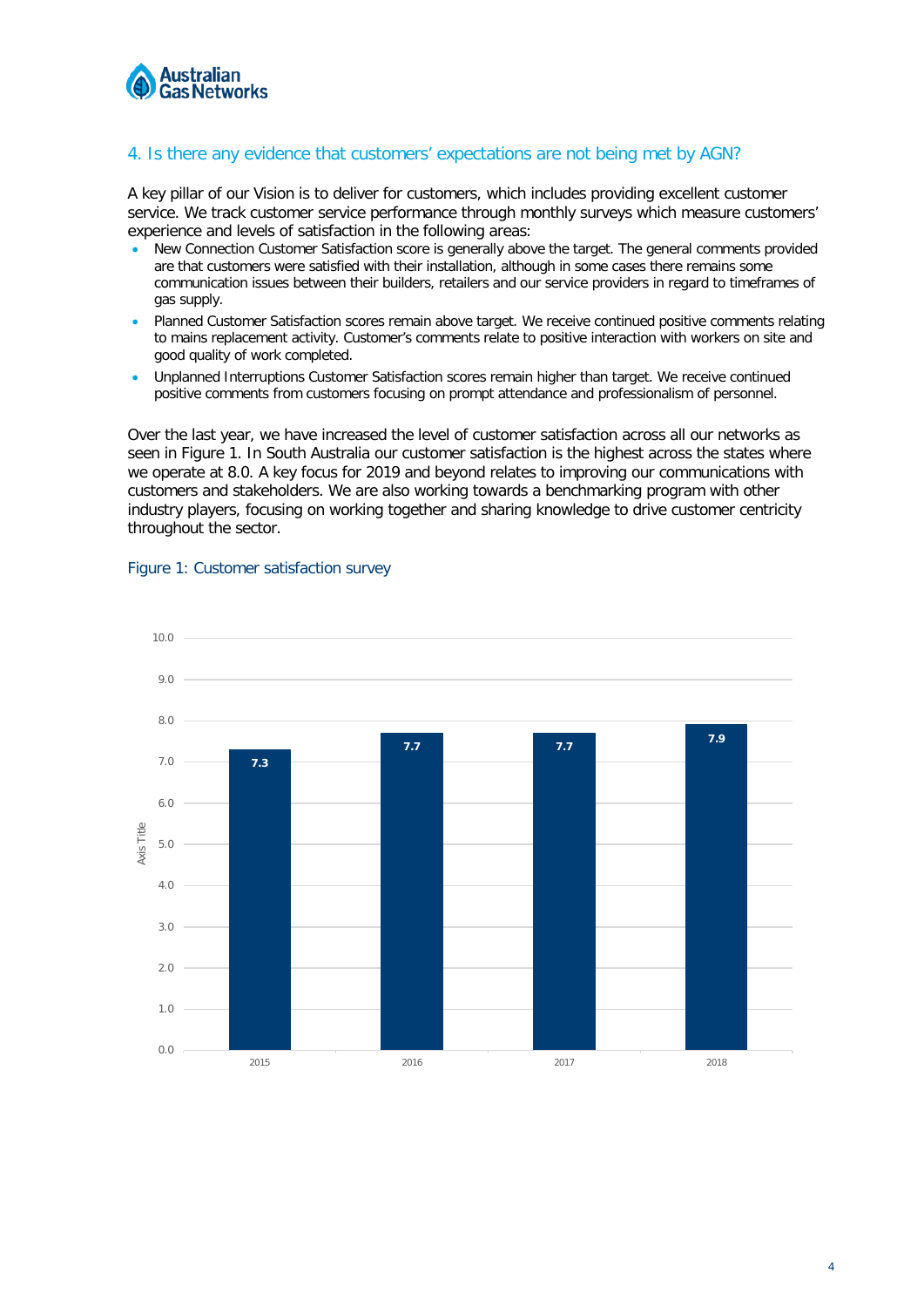

During 2018 we commenced our 'Voice of the Customer' research program. The program has two core aims:

- to improve our understanding of what our stakeholders and the community consider the most important issues for how we deliver natural gas; and
- to measure how attitudes and perceptions towards natural gas service are changing over time.

Each month we consult with a mix of customers, gasfitters, appliance retailers and advocacy groups on their views of natural gas and also on any topical issues. This has already given us an excellent understanding of what different groups consider the most important issues and how we can better respond to those issues.

The main perceived positive attributes of natural gas were that it was instantaneously available (for cooking or heating water) and that it was more reliable as an energy source than electricity. A couple of participants who had been worried about a gas leak said they had called the phone number on their bill and had been very impressed with the prompt response to their calls. In both cases, the matter was addressed within an hour of them calling.

As part of stage 1 of our stakeholder engagement plan for the next AA we undertook a number of engagement activities to better understand our stakeholder preferences for engagement, and to identify key issues of importance for customers. A key theme through these meetings held during April and May 2019 was an acknowledgement that reliability is important and current service levels should be maintained. Base on the information we are hearing from customers and stakeholders we believe that we are meeting customers' expectations.

#### 5. Are the Commission's current performance reporting indicators appropriate and sufficient to monitor AGN's reliability outcomes?

Based on the information provided in our response to questions 4 and 5 we believe the current performance reporting indicators are appropriate and sufficient to monitor our performance. As noted by the Commission, we are also required to report safety and reliability performance to the Technical Regulator. While many of the duplications of reporting were removed as part of the last Regulatory Framework Review, there is still a significant amount of information reported to both the Commission and the Technical Regulator. This includes the following:

- Annually and quarterly reporting on performance to the Commission on:
	- Total number of calls received on the Leaks and Emergencies number;
	- Total number of calls to the Leaks and Emergencies number answered within 30 seconds;
	- Percentage of calls to the Leaks and Emergencies number answered within 30 seconds;
	- Average answer time for calls to the Leaks and Emergencies number;
	- Total number of potential gas leaks reported by the public;
	- Total number of high-priority gas leaks reported by the public;
	- Total number of other gas leaks reported by the public;
	- Percentage of gas leaks reports by the public repaired within the timeframes in AGN's Leakage Management Plan;
	- Total number of publicly reported potential gas leaks attended where no leak was found;
	- Number of customers experiencing multiple interruptions within a year;
	- Number of customers experiencing long duration interruptions;
	- Quantity of gas entering the distribution system from each source;
	- Size of each separate distribution network;
	- Quantity of gas distributed to customers; and
	- Number of customers connected to the distribution system as at the last day of the reporting period.
- Annually prepare, submit and review a safety, reliability, maintenance and technical management plan (SRMTMP);
- Annually review the unaccounted for gas (UAFG) plan;
- Annually prepare and submit Leakage Management Plan;
- Annually prepare and submit Asset Management Plan;
- Annually prepare and submit Mains Replacement Plan;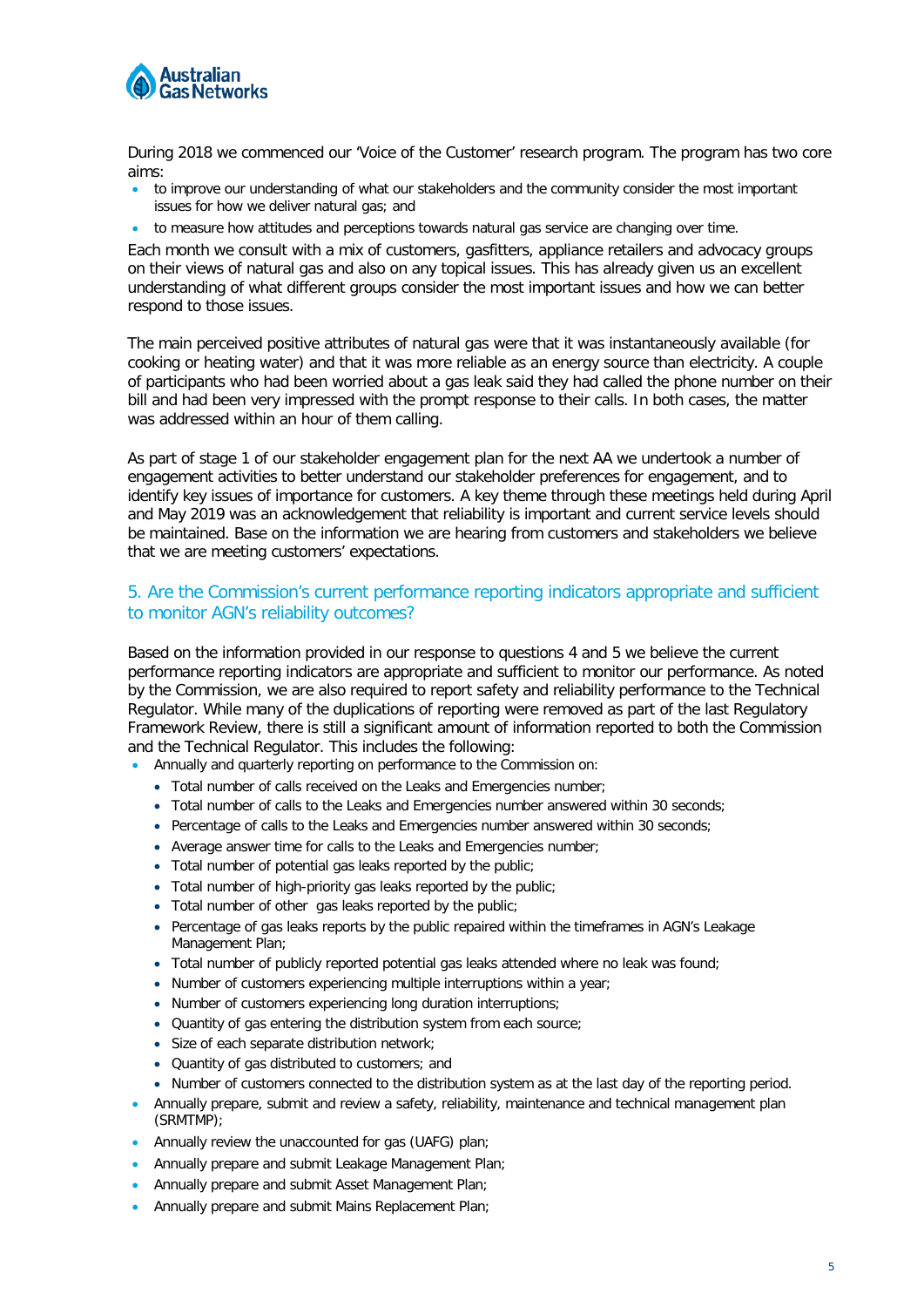

- Annual preparation, submission and review of a Gas Measurement Management Plan;
- Quarterly reporting on performance to the Technical Regulator on:
	- Mains Replacement Plan; and
- Gas leaks.
- Annual Key Performance Indictor Reporting to the Technical Regulator on:
	- Number of damages to the mains and services caused by third parties;
	- Number of DBYD locations provided to third parties;
	- Number of completed emergency exercises;
	- Number of evacuations directly attributed to a gas leak from mains or inlet services;
	- Number of instances where a gas leak from a network enters a building;
	- Number of fires or explosions caused by a gas leak from a network;
	- Number of gas outages (>5 customers affected);
	- Number of gas meters changed;
	- Number of overdue gas meters;
	- The quantity of gas entering the Distribution System;
	- Total gas entering the Distribution System (including farm taps)  $(TJ)$ ;
	- Number of poor pressure incidents reported;
	- Number of excursions exceeding one-fifth of the Lower Explosive Limit (LEL):
	- Number of excursions below 7 mg/m<sup>3</sup> total odorant;
	- Total number of excursions from the gas quality requirements, as specified in AS 4564;
	- Length of distribution system (km);
	- Total length of mains replaced (km):
		- i) CI/UPS Adelaide CBD;
		- ii) CI/UPS MP Trunk;
		- iii) CI/UPS all SA areas, except Adelaide CBD;
		- iv) HDPE 'old generation' all SA areas;
		- v) CI/UPS Reactive condition based replacement;
		- vi) HDPE Reactive condition based replacement;
	- Total UAFG (TJ) (Based on AEMO data as at 30 June of each year);
	- Number of publicly reported gas leaks (mains and services, excluding third party damages (see 1.1);
	- Percentage of publicly reported gas leaks where gas leak was found;
	- Number of leaks detected by Leakage Surveys (per km of surveyed mains);
	- Percentage of refresher training compliance to scheduled volumes:
	- Number of customer connections (at 30 June each year); and
	- Number of new connections completed.

We would also like to highlight that we are in consultation with the Australian Energy Regulator (AER) on the development of an annual reporting RIN for gas service providers. We will be required to annually report our financial, operational and service performance. The AER will publish this data, providing a transparent and easily accessible source of information for stakeholders, consistent with the reports that are currently produced for electricity businesses.

### 6. Does AGN currently provide its customers with the right type of information to allow them to assess its performance? If not, what would you propose and why?

Since 2016, we have published an Annual Review document that we use as a major tool for communicating with our stakeholders and customers, providing an in-depth review of our performance. Each year we have focused on improving the document with our key audience in mind. This has resulted in the use of more infographic and snapshots of our performance over the year. This document is presented to key stakeholders including our Reference Groups and available on our website.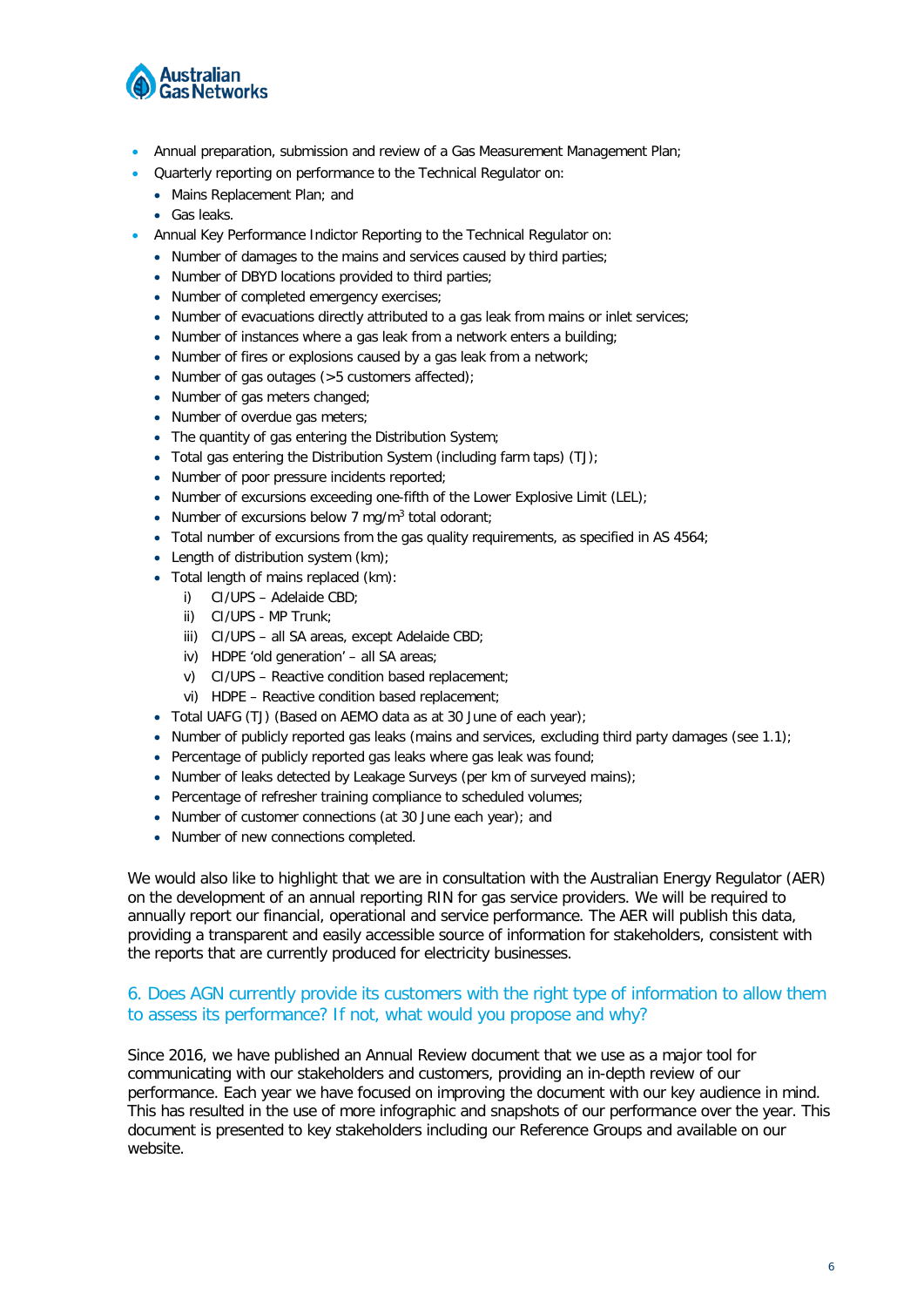

We have committed to the Australian energy industry Energy Charter, which came into effect into 1 January 2019 and was launched on 31 January 2019. The Energy Charter effectively provides energy customers across the country with a "report card" facility that opens up information on the performances of various utilities.

The Charter sets out five principles to advance the industry vision of "Together, deliver energy for a better Australia". Under each principle is a list of Principles in Action against which members of the Charter will have to publicly report their progress on an annual basis. The Energy Charter's Five Principles are:

- We will put customers at the centre of our business and the energy system;
- We will improve energy affordability for customers;
- We will provide energy safely, sustainably and reliably;
- We will improve the customer experience; and
- We will support customers facing vulnerable circumstances.

Customers will benefit because we will report by 30 September 2019 to tell customers how we are doing in terms of prices, reliability, customer service and decarbonisation. Customers will then be able to compare what we said we would do with what we actually achieved. They will in turn be able to compare our performance to other utilities. An independent Accountability Panel will evaluate disclosures and publish a report on 30 November 2019 setting out findings and recommendations for each business and the industry as a whole.

We welcome the opportunity for the Commission to work with us in the preparation of our first report.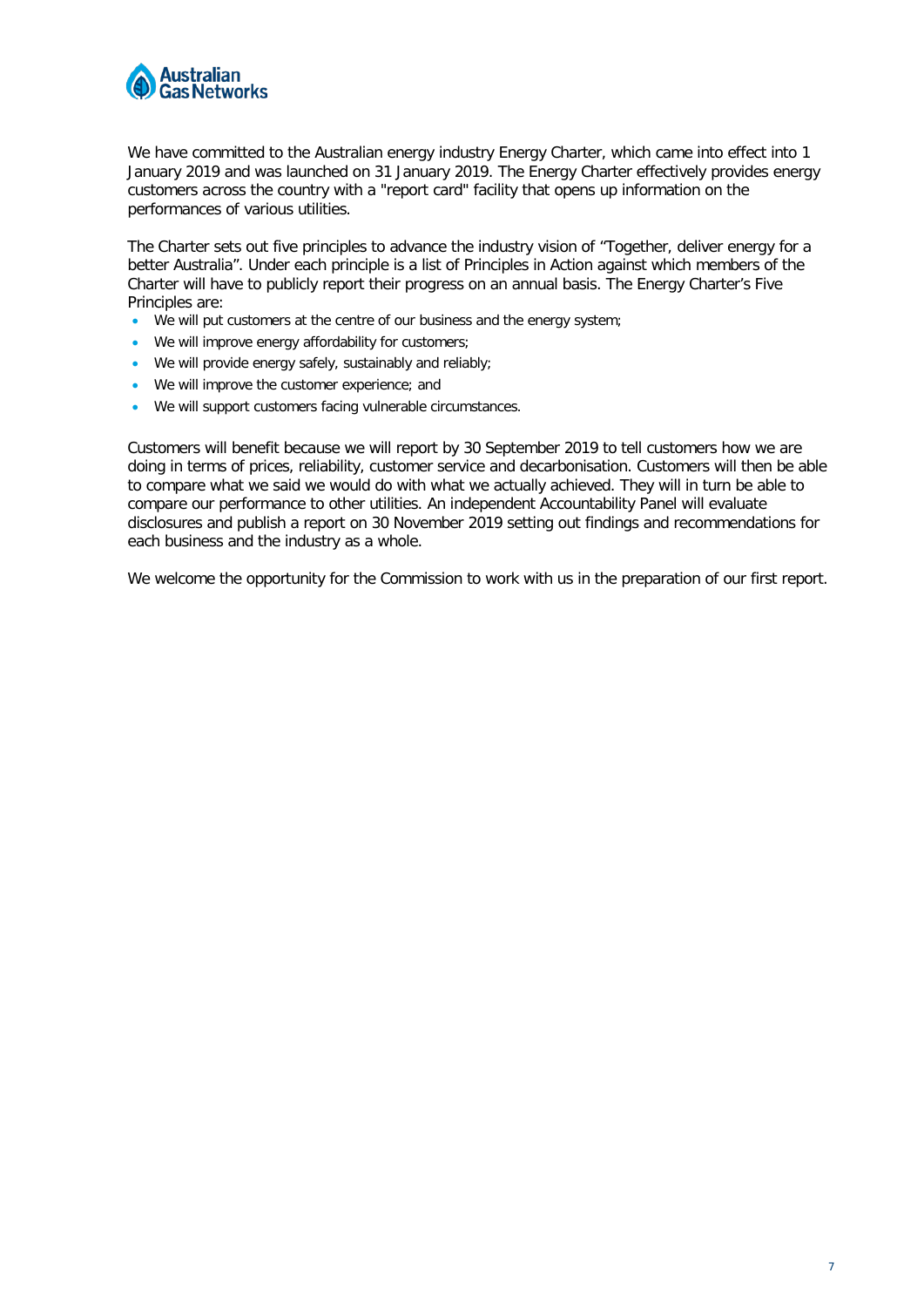

## **APPENDIX A: AGN Proposed changes to South Australian Gas Regulatory Framework**

## **GAS LICENCE**

Gas Distribution Licence – Australian Gas Networks Limited (ACN 078 551 685) as last varied on 15 September 2016

| Clause                                        | Comment                                                |
|-----------------------------------------------|--------------------------------------------------------|
| 7.2 The licensee must notify the              | The recent Gas Distribution Licence for                |
| Commission of any changes to its officers     | Enwave Tonsley Pty Ltd (ACN 623 288 175) issued        |
|                                               |                                                        |
| or major shareholders (if applicable) within  | 15 May 2019 clause 5.2 states:                         |
| 20 business days of that change.              | 5.2 The licensee must notify the Commission of any     |
|                                               | changes to its officers or major shareholders (if      |
|                                               | applicable) within 30 business days of that change.    |
|                                               |                                                        |
|                                               | ElectraNet Pty Ltd (ACN 094 482 416) Electricity       |
|                                               | Transmission Licence dated 1 July 2008 clause 12.2     |
|                                               | states:                                                |
|                                               | The licensee must notify the Commission of any         |
|                                               | changes to its officers, and (if applicable) major     |
|                                               | shareholders, within 30 days of that change.           |
|                                               |                                                        |
|                                               | SA Power Networks (ABN 13 332 330 749)                 |
|                                               | Distribution Licence dated 28 August 2013 clause       |
|                                               | 12.2 states:                                           |
|                                               | The Licensee must notify the Commission of any         |
|                                               | changes to its officers1 or major shareholders (if     |
|                                               | applicable) within 30 days of that change.             |
|                                               |                                                        |
|                                               | Given the consistency of the clause between other      |
|                                               | major entities regulated by ESCOSA AGN requests        |
|                                               | an amendment to clause 7.2 of its Gas Distribution     |
|                                               | Licence to align with the "30 business days"           |
| 7.3 The licensee must promptly notify the     | Given Clause 7.1 of our licence which states:          |
| Commission of any significant reduction in    | 7.1 The licensee must, from time to time as required   |
| its financial capacity which has potential to | by the Commission and in a manner and form             |
| impact upon the licensee's ability to carry   | determined by the Commission, provide to the           |
| on the operations authorised by this          | Commission:                                            |
| licence.                                      | (a) details of the licensee's financial, technical and |
|                                               | other capacity to continue its operations              |
| 7.4 Upon request, the licensee must           | authorised by this licence; and                        |
| provide the Commission with an accurate       | (b) such other information as the Commission may       |
| description and specification of the          | require.                                               |
| distribution system and its components and    |                                                        |
| must promptly update that definition to       | AGN believes that Clause 7.3 and 7.4 are               |
|                                               |                                                        |
| reflect material changes to the distribution  | duplications of regulatory obligations.                |
| system or gas infrastructure.                 | It should be noted that the clauses 7.3 and 7.4 are    |
|                                               |                                                        |
|                                               | not contained in the licences of other major entities  |
|                                               | regulated by ESCOSA, while clause 7.1 is replicated    |
|                                               | in SA Power Networks, ElectraNet and Enwave.           |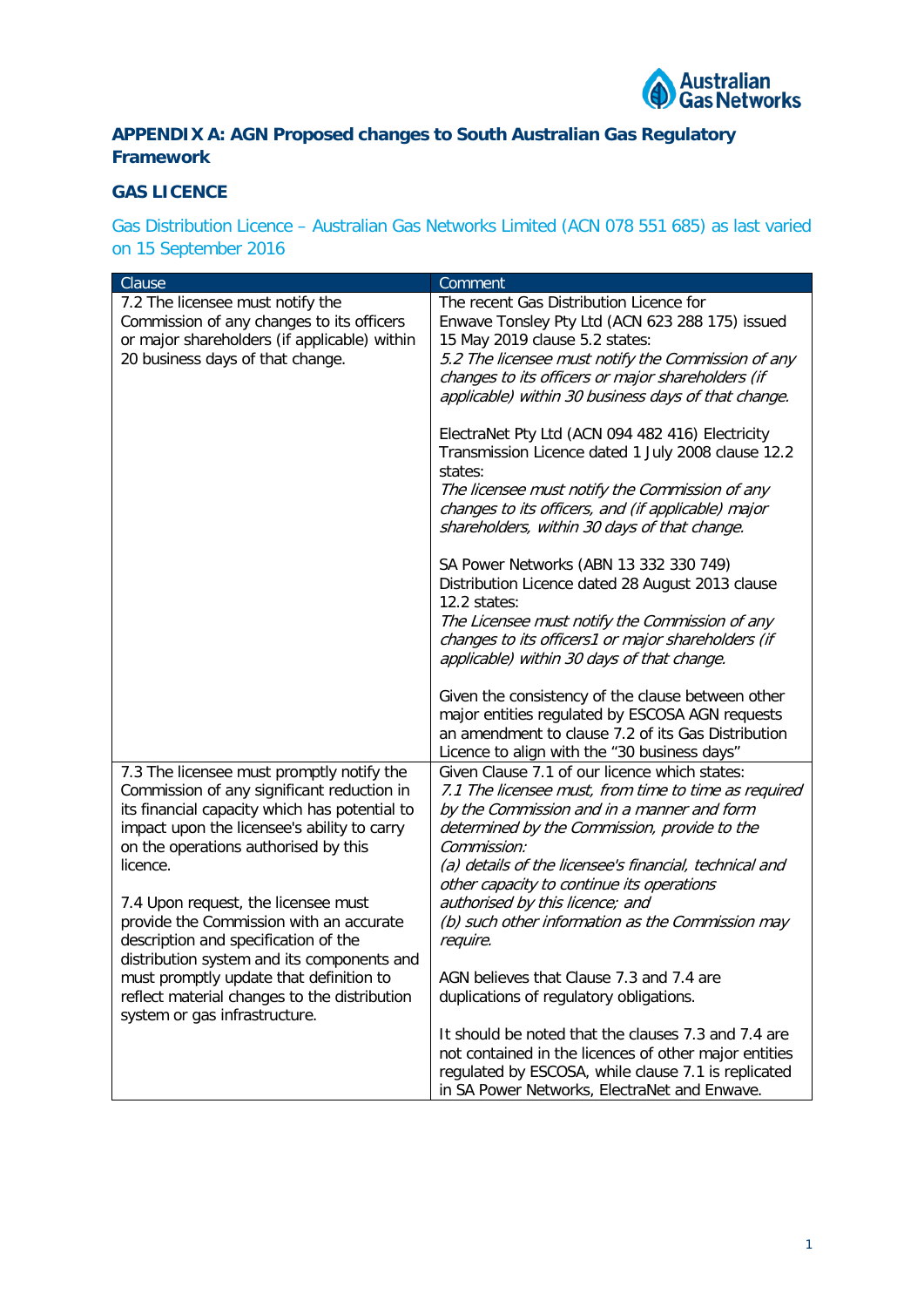

| 8.1 The licensee must,                                                     | Clause 8.1 of the licence was based on section 26 of<br>the Gas Act 1997 as in force prior to 17 October |
|----------------------------------------------------------------------------|----------------------------------------------------------------------------------------------------------|
| (a) prepare a safety, reliability,<br>maintenance and technical management | 2017. At this time, section 26 of the Gas Act stated:                                                    |
|                                                                            |                                                                                                          |
| plan dealing with                                                          | " The Commission must make a licence authorising<br>the operation of a distribution system subject to    |
| matters prescribed by regulation and                                       |                                                                                                          |
| submit the plan to the Commission for                                      | conditions determined by the Commission-                                                                 |
| approval,                                                                  |                                                                                                          |
| including, an Unaccounted for Gas Plan                                     | (b) requiring the gas entity-                                                                            |
| comprised of (without limitation) a:                                       | to prepare and periodically revise a safety,<br>(i)                                                      |
|                                                                            | reliability, maintenance and technical                                                                   |
| (i) Leakage Management Plan;                                               | management plan dealing with matters                                                                     |
|                                                                            | prescribed by regulation; and                                                                            |
| (ii) Asset Management Plan; and                                            | (ii)<br>to obtain the approval of the Commission                                                         |
|                                                                            | (which may only be given by the                                                                          |
| (iii) Mains Replacement Plan;                                              | Commission on the recommendation of the                                                                  |
|                                                                            | Technical Regulator) to the plan and any                                                                 |
|                                                                            | revision; and                                                                                            |
|                                                                            | (iii) to comply with the plan as approved from                                                           |
|                                                                            | time to time; and                                                                                        |
|                                                                            | (iv) to audit from time to time the entity's                                                             |
|                                                                            | compliance with the plans and report the                                                                 |
|                                                                            | results of those audits to the Technical                                                                 |
|                                                                            | Regulator "                                                                                              |
|                                                                            |                                                                                                          |
|                                                                            | Section 26(b)(ii) above contemplates that the plan                                                       |
|                                                                            | would be approved by ESCOSA. Section 26(b)(ii)                                                           |
|                                                                            |                                                                                                          |
|                                                                            | was amended, effective 17 October 2017, to provide                                                       |
|                                                                            | for the Technical Regulator to approve the plan and                                                      |
|                                                                            | any proposed revision of the plan (see section 47,                                                       |
|                                                                            | Statutes Amendment (Electricity and Gas) Act 2017).                                                      |
|                                                                            |                                                                                                          |
|                                                                            | Clauses 8.1(a), (b) and (d) of the Distribution                                                          |
|                                                                            | Licence should be amended to replace "the                                                                |
|                                                                            | Commission" with "the Technical Regulator".                                                              |
|                                                                            |                                                                                                          |
|                                                                            | Given Section 26(b)(ii) of the Gas Act 1997 and                                                          |
|                                                                            | Clause 8.1 (f) of our licence which states:                                                              |
|                                                                            |                                                                                                          |
|                                                                            | "(f) provide to the Technical Regulator any other                                                        |
|                                                                            | reporting information associated with the                                                                |
|                                                                            | safety, reliability, maintenance and technical                                                           |
|                                                                            | management plan as requested by the                                                                      |
|                                                                            | Technical Regulator."                                                                                    |
|                                                                            |                                                                                                          |
|                                                                            | AGN believes that the points (i), (ii) and (iii) should                                                  |
|                                                                            | be removed from the licence as they are duplications                                                     |
|                                                                            | of regulatory obligations.                                                                               |
|                                                                            |                                                                                                          |
|                                                                            | It should be noted that other major entities                                                             |
|                                                                            | regulated by ESCOSA, such as SA Power Networks,                                                          |
|                                                                            | ElectraNet and Enwave are not required to provide                                                        |
|                                                                            | Asset Management Plans to the Commission or the                                                          |
|                                                                            | Office of the Technical Regulatory since the                                                             |
|                                                                            | commence of Economic Regulation by the Australian                                                        |
|                                                                            | Energy Regulator.                                                                                        |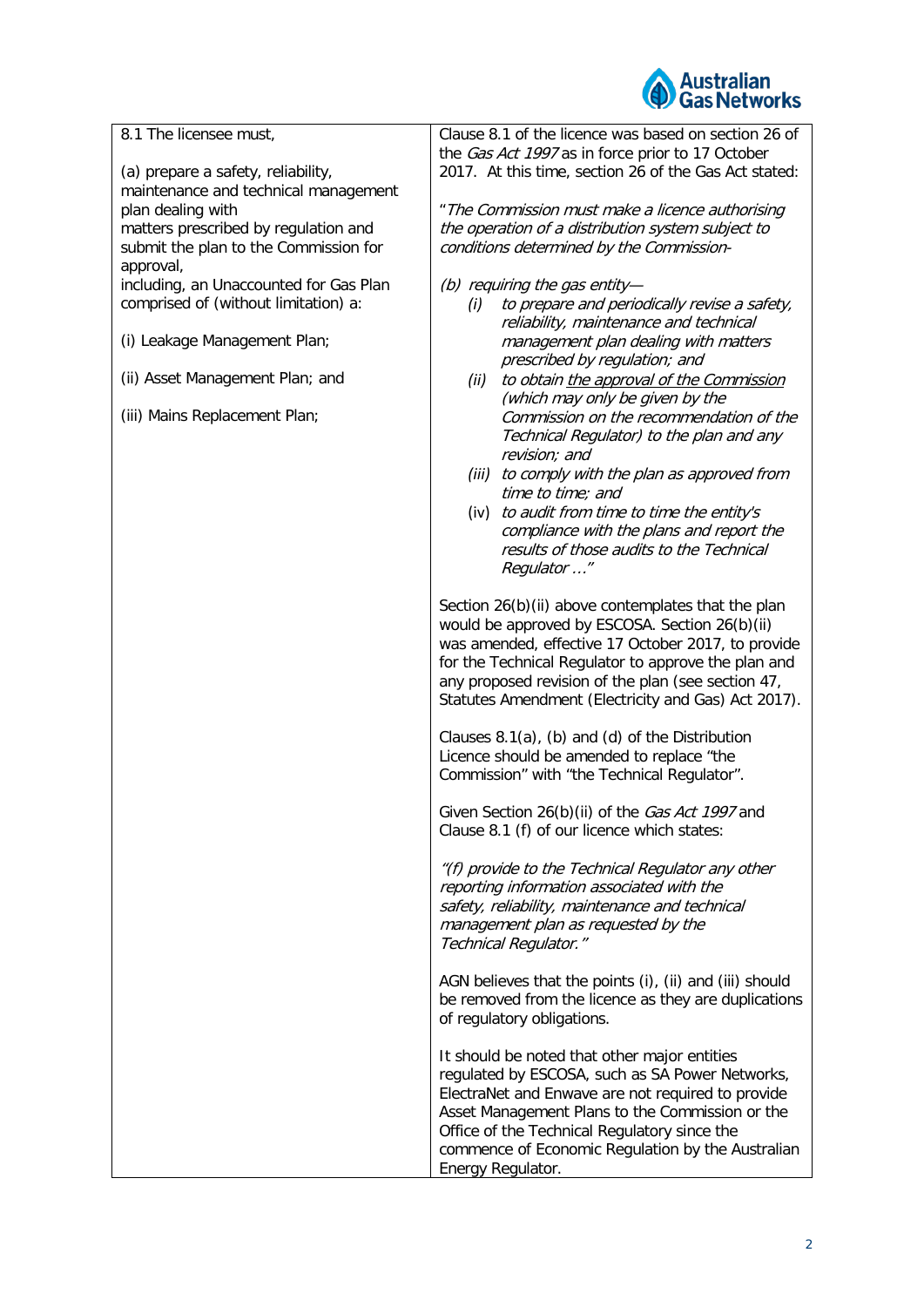

| 10 Confidentiality       | AGN would like to highlight the requirements of Part<br>16 of the National Gas Rules which details gas<br>service provider's requirements for the disclosure of<br>confidential information.                                                                      |
|--------------------------|-------------------------------------------------------------------------------------------------------------------------------------------------------------------------------------------------------------------------------------------------------------------|
|                          | Clauses 10.1 and 10.4 of the Licence are<br>unnecessary given Part 16 of the National Gas Rules<br>and clause 15 of the deemed standard connection<br>contract in Schedule 2 of the National Energy Retail<br>Rules.                                              |
|                          | We suggest that clause 10.1 be amended to read:                                                                                                                                                                                                                   |
|                          | The Licensee must comply with its<br>"10.1"<br>confidentiality obligations under national regulatory<br>instruments."                                                                                                                                             |
|                          | Suggest the first paragraph of 10.2 should be<br>amended to read:                                                                                                                                                                                                 |
|                          | For the purposes of the national regulatory<br>$^{\prime\prime}$ 10.2<br>instruments, the licensee is authorised to disclose<br>confidential information (including relevant<br>confidential information) to an intelligence or law<br>enforcement agency where:" |
|                          | This will ensure the licence is consistent with rule                                                                                                                                                                                                              |
| Schedule 1 - Definitions | 137(3)(c)(ii) of the National Gas Rules.<br>AGN would like to highlight the following matters for                                                                                                                                                                 |
|                          | consideration:                                                                                                                                                                                                                                                    |
|                          | Insert "(SA)" at the end of the "Gas Act 1997"<br>$\bullet$                                                                                                                                                                                                       |
|                          | under "Act".<br>Remove definition of "AEMO" as there is no<br>$\bullet$                                                                                                                                                                                           |
|                          | reference to it in the licence.                                                                                                                                                                                                                                   |
|                          | Amend definition of "Explicit Informed Consent"<br>٠                                                                                                                                                                                                              |
|                          | to refer to the National Energy Retail Law (South<br>Australia) Act 2011. As per the definition in the                                                                                                                                                            |
|                          | Enwave Distribution Licence.                                                                                                                                                                                                                                      |
|                          | If clause 10.1 is amended as proposed,<br>O                                                                                                                                                                                                                       |
|                          | the definition of "explicit informed<br>consent" will become unnecessary                                                                                                                                                                                          |
|                          | because it is only used in clause 10.1 of                                                                                                                                                                                                                         |
|                          | the Licence.<br>Note that "retailer" is used in "explicit                                                                                                                                                                                                         |
|                          | $\circ$<br>informed consent" (paragraph (b)) but                                                                                                                                                                                                                  |
|                          | will become unnecessary once "explicit<br>informed consent" is deleted.                                                                                                                                                                                           |
|                          | Remove definition of "Gas Distribution Code" as<br>$\bullet$                                                                                                                                                                                                      |
|                          | there is no reference to this in the licence.                                                                                                                                                                                                                     |
|                          | Remove definition of "Gas Metering Code" as<br>$\bullet$<br>there is no reference to it in the licence.                                                                                                                                                           |
|                          | Remove definition of "retailer" as there is no<br>$\bullet$                                                                                                                                                                                                       |
|                          | reference to them in the licence.                                                                                                                                                                                                                                 |
|                          | Remove definition of "retail market procedures"<br>$\bullet$<br>as there is no reference to them in the licence.                                                                                                                                                  |
|                          | Remove definition of "small customer" as there<br>$\bullet$                                                                                                                                                                                                       |
|                          | is no reference to them in the licence.                                                                                                                                                                                                                           |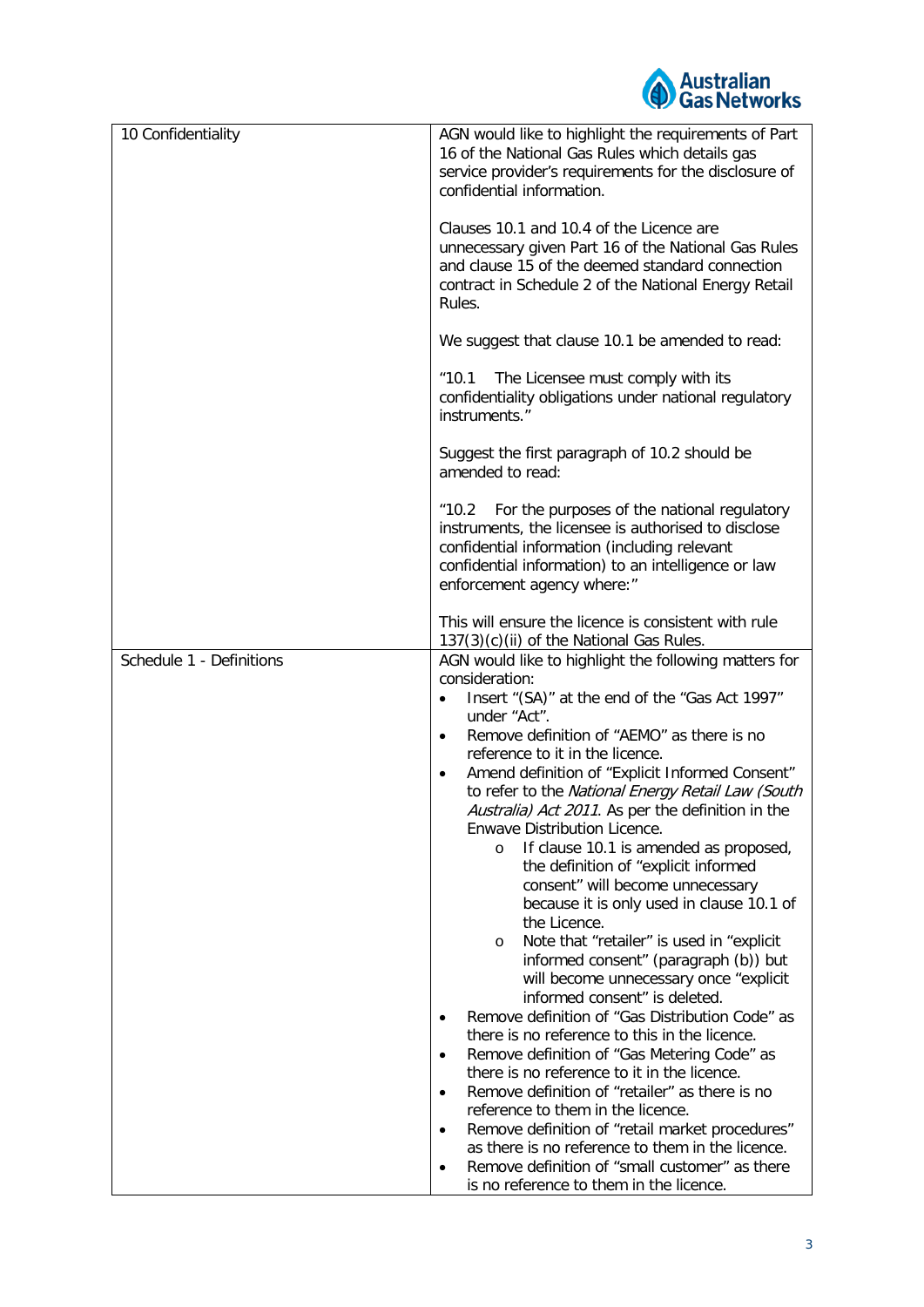

# **GAS CODES**

| Gas Distribution Code (GDC/06) as last varied 5 September 2013 |  |  |  |  |  |  |
|----------------------------------------------------------------|--|--|--|--|--|--|
|----------------------------------------------------------------|--|--|--|--|--|--|

| Clause                                                                                                                                                                            | Comment                                                                                                                                                                                                                                                              |
|-----------------------------------------------------------------------------------------------------------------------------------------------------------------------------------|----------------------------------------------------------------------------------------------------------------------------------------------------------------------------------------------------------------------------------------------------------------------|
| 1.6 Powers under Acts                                                                                                                                                             | The State Disaster Act 1980 [ceased] Repealed by<br>Sch 1 cl 6 of Emergency Management Act 2004 on<br>25.11.2004                                                                                                                                                     |
|                                                                                                                                                                                   | The reference to the <i>State Disaster Act 1980</i> should<br>be replaced with a reference to the <i>Emergency</i><br>Management Act 2004.                                                                                                                           |
|                                                                                                                                                                                   | The State Emergency Service Act 1987 [ceased]<br>Repealed by Sch 6 cl 13(c) of Fire and Emergency<br>Services Act 2005 on 1.10.2005.                                                                                                                                 |
|                                                                                                                                                                                   | The reference to the State Emergency Service Act<br>1987 should be replaced with a reference to the Fire<br>and Emergency Services Act 2005.                                                                                                                         |
| Clause 1.7.3 Reporting to the Commission                                                                                                                                          | Clause 7.1 of the distribution licence provides that<br>AGN must, from time to time,<br>provide the Commission, in the manner and form<br>determined by the Commission                                                                                               |
|                                                                                                                                                                                   | The Gas Industry Guideline No. 1 provides for the<br>collection, allocation, recording and reporting of<br>business data by AGN with respect to the operation<br>of the distribution system authorised in its<br>distribution licence issued under the Gas Act 1997. |
|                                                                                                                                                                                   | We believe this clause is a duplication of regulatory<br>requirements made under other regulatory<br>instruments and as such should be removed.                                                                                                                      |
| Clause 2.1.1 In operating the distribution<br>system, the distributor must:<br>(a) establish and document (in its safety,<br>reliability, maintenance and technical               | This clause duplicates the requirements of section 26<br>of the <i>Gas Act 1997</i> and clause 8.1(b) of the Gas<br>Distribution Licence.                                                                                                                            |
| management plan required under the Gas<br>Act 1997), operational and system security<br>standards for its distribution system and for<br>all connections and proposed connections | We believe this clause should be removed.                                                                                                                                                                                                                            |
| to its distribution system;                                                                                                                                                       |                                                                                                                                                                                                                                                                      |
| Clause 2.1.1 In operating the distribution                                                                                                                                        | We believe this clause is a duplicate of the Gas                                                                                                                                                                                                                     |
| system, the distributor must:<br>(b) maintain the delivery pressure of gas                                                                                                        | Regulation 2012 (SA) (Regulation) clause 38 (c)<br>which states:                                                                                                                                                                                                     |
| from the distribution system to ensure that:<br>(i) the operating pressure of the gas at<br>the outlet of each meter set for<br>recording a customer's consumption of             | c) the gas must be supplied so that-<br>(i) the operating pressure of the gas at the outlet of<br>each meter set for recording a customer's<br>consumption of gas is 1 kPa or more but less than 3                                                                   |
| gas is:<br>(A) 1kPa or more but less than                                                                                                                                         | kPa subject to any written requirement of the<br>customer or agreement between the Technical                                                                                                                                                                         |
| 3kPa for low pressure mains; or<br>(B) 2.75kPa but less than 3.25 kPa                                                                                                             | Regulator and the operator for gas to be supplied at<br>more than 3 kPa; and                                                                                                                                                                                         |
| for medium or high pressure                                                                                                                                                       | (ii) the pressure of the gas at each such meter set is                                                                                                                                                                                                               |
| mains;                                                                                                                                                                            | within the meter set manufacturer's designated<br>pressure operating range.                                                                                                                                                                                          |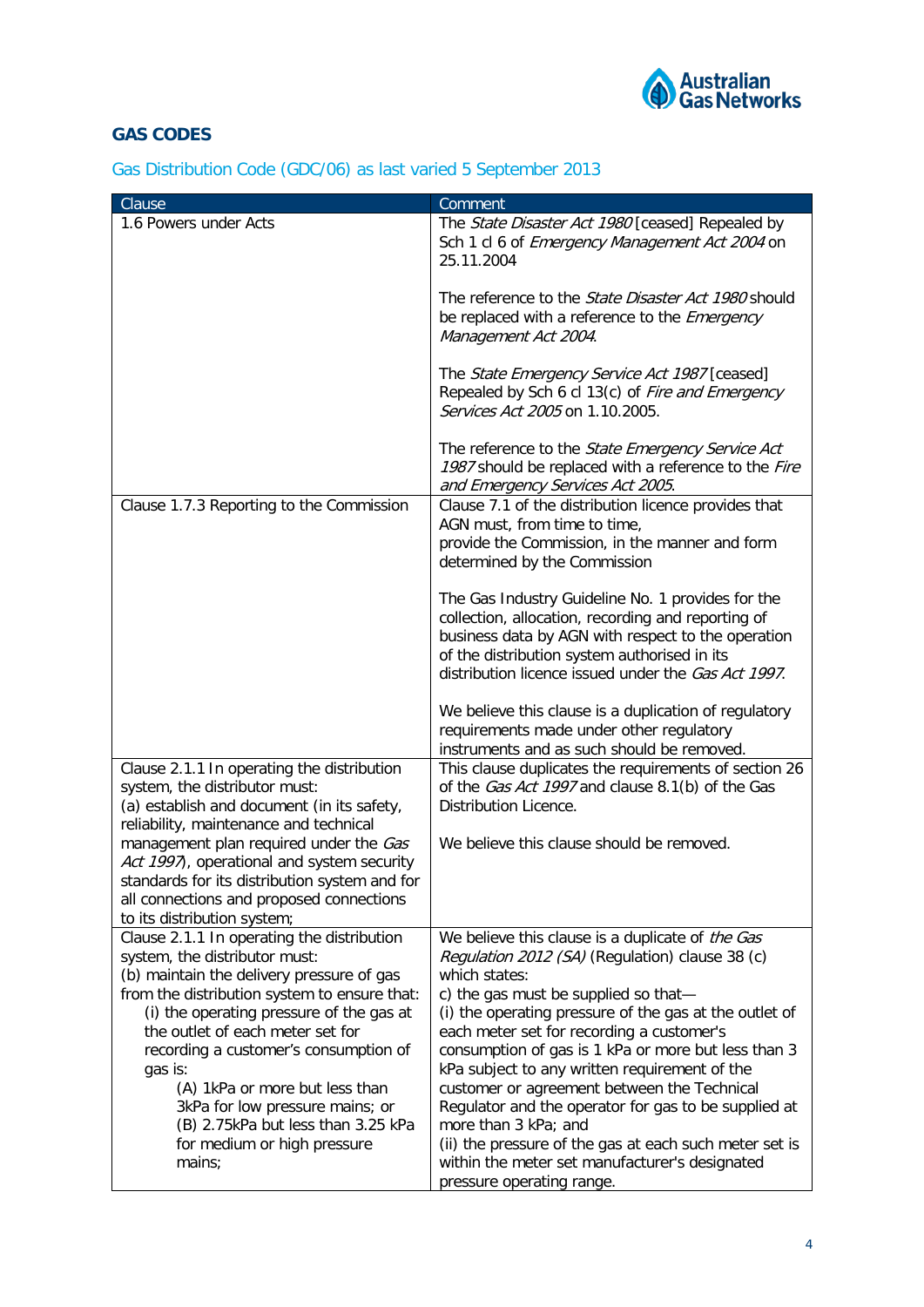

| (C) subject to any written<br>requirement of the customer or<br>agreement between the Technical<br>Regulator and the distributor for<br>gas to be supplied at more than<br>3kPa; and<br>(ii) the pressure of the gas at each such<br>meter set is within the meter set<br>manufacturer's designated pressure<br>operating range; | We believe this clause is a duplication of regulatory<br>requirements made under other regulatory<br>instruments and as such should be removed.<br>AGN notes that the Regulation does not included the<br>subclause (b)<br>"2.75kPa but less than 3.25 kPa for medium or<br>high pressure mains".<br>The Commission and the Office of the Technical                                                                                                                                                                                                                                                                             |
|----------------------------------------------------------------------------------------------------------------------------------------------------------------------------------------------------------------------------------------------------------------------------------------------------------------------------------|---------------------------------------------------------------------------------------------------------------------------------------------------------------------------------------------------------------------------------------------------------------------------------------------------------------------------------------------------------------------------------------------------------------------------------------------------------------------------------------------------------------------------------------------------------------------------------------------------------------------------------|
|                                                                                                                                                                                                                                                                                                                                  | Regulatory approved AGN Safety, Reliability,<br>Maintain Technical Management Plan (SRMTMP)<br>states:                                                                                                                                                                                                                                                                                                                                                                                                                                                                                                                          |
|                                                                                                                                                                                                                                                                                                                                  | Section 4.4.3 Connection Process:<br>"For new connections to houses where the<br>distribution network operates at medium or high<br>pressure, the connections will be supplied with gas<br>regulated at 2.75 kPa"<br>"For existing gas-connected homes where the gas<br>load requirement equals or exceeds 500 MJ/hr and<br>the distribution network operates at medium or<br>high pressure, then by mutual agreement, and<br>subject to the existing gas outlet service being<br>constructed of either copper tube or an approved<br>composite pipe, the gas pressure may be<br>increased to a regulated pressure of 2.75 kPa. |
|                                                                                                                                                                                                                                                                                                                                  | Clause 38 (c) (i) of the Regulation allows for an<br>"agreement between the Technical Regulator and<br>the operator". We believe that as the SRMTMP has<br>been approved by the Technical Regulator it could<br>be considered that there is an agreement in place.<br>We are happy to seek a separate formal agreement<br>with the Technical Regulator if required.                                                                                                                                                                                                                                                             |
|                                                                                                                                                                                                                                                                                                                                  | It should also be noted that clause 2.1.1(b) of the<br>Regulation does not permit AGN to do something<br>contrary to clause 38(1)(c) of the Gas Regulations.                                                                                                                                                                                                                                                                                                                                                                                                                                                                    |
|                                                                                                                                                                                                                                                                                                                                  | In addition we have concerns with the language of<br>"must maintain the delivery pressure of gas". The<br>intent of the Regulation relates to the supply of gas<br>to a connection not that there must be a flow of gas<br>at all times. Our network is extremely reliable,<br>although we cannot prevent all loss of supply events<br>for example third party damages.                                                                                                                                                                                                                                                         |
|                                                                                                                                                                                                                                                                                                                                  | If the Commission will not remove the Clause 2.1.1<br>(b) we request that the clause be moved to Clause<br>2.1.1 (e) the clause would then read as follows:<br>(e) use its best endeavours to achieve:<br>(i) the operating pressure of the gas at the outlet<br>of each meter set for recording a customer's<br>consumption of gas is:<br>(A) 1kPa or more but less than 3kPa for low<br>pressure mains; or                                                                                                                                                                                                                    |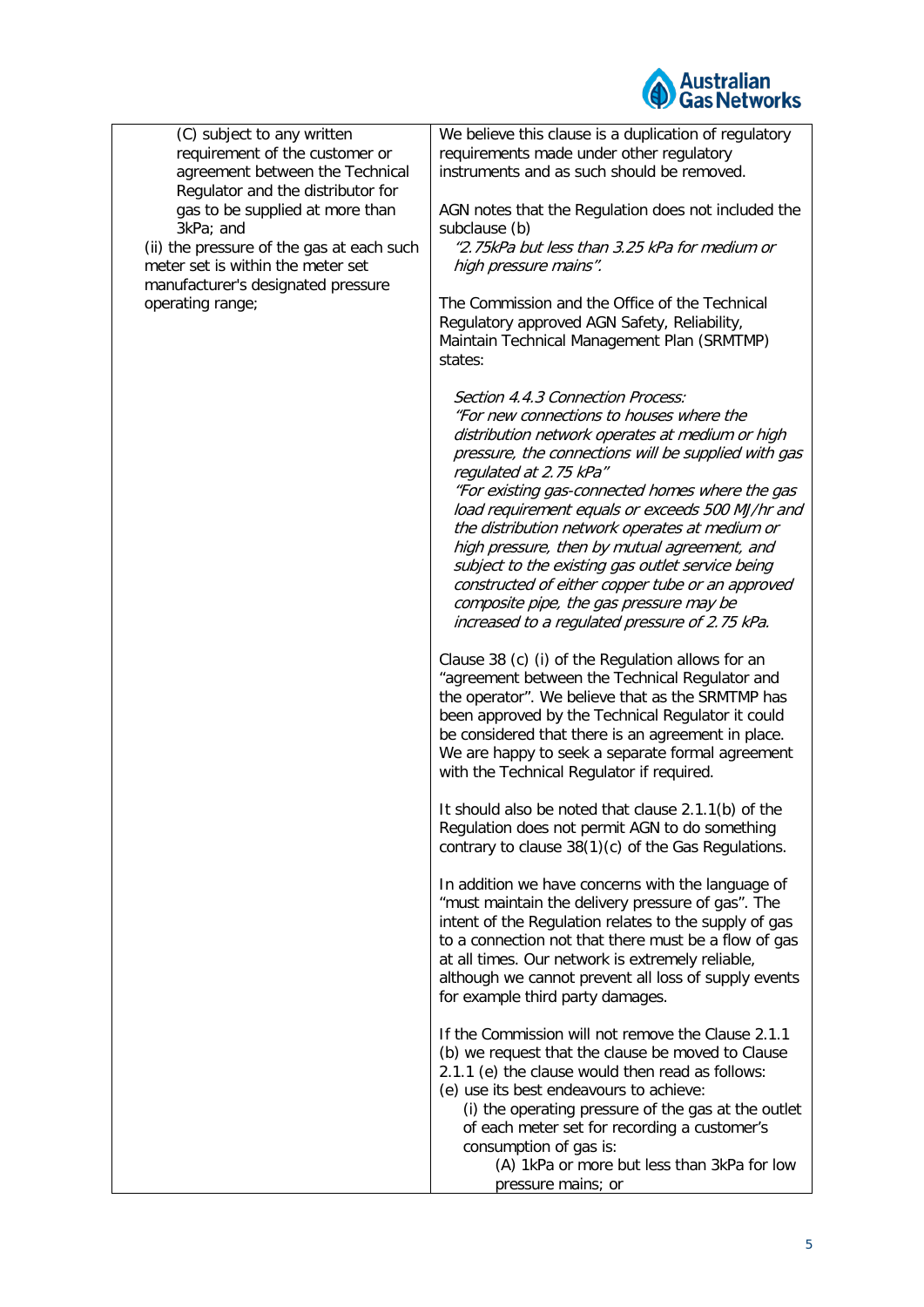

|                          | (B) 2.75kPa but less than 3.25 kPa for                |
|--------------------------|-------------------------------------------------------|
|                          | medium or high pressure mains;                        |
|                          | (C) subject to any written requirement of             |
|                          | the customer or agreement between the                 |
|                          | Technical Regulator and the distributor for           |
|                          | gas to be supplied at more than 3kPa; and             |
|                          | (ii) the pressure of the gas at each such meter       |
|                          | set is within the meter set manufacturer's            |
|                          | designated pressure operating range;                  |
|                          | This would align the language use with other          |
|                          | <b>ESCOSA regulated entities of SA Power Networks</b> |
|                          | and ElectraNet which have "best endeavour"            |
|                          | obligations relating to supply and interruptions and  |
|                          | clause 2.2.1 of the Code which requires "The          |
|                          | distributor must use best endeavours to maintain the  |
|                          | capability of its distribution system".               |
| Schedule 1 - Definitions | AGN would like to highlight the following matters for |
|                          | consideration:                                        |
|                          | Insert "(SA)" at the end of the "Gas Act 1997"        |
|                          | under "Act".                                          |

## Gas Metering Code (GMC/04) as last varied 7 February 2013

| Clause                                         | Comment                                                |
|------------------------------------------------|--------------------------------------------------------|
| <b>Clause 2.1.1</b>                            | Delete sub-paragraph. This clause was designed to      |
| Obligation to install meters                   | cover gas lights, which traditionally were not         |
|                                                | metered. There are few gaslights in existence in       |
|                                                | South Australia. Those which do exist are connected    |
|                                                | to a meter, and all new connections are metered.       |
| 3.3.4 The distributor must publish charges     | Delete sub-paragraph. The National Gas Rules           |
| for the testing of metering installations. The | details that requirement to publish and the            |
| charges must be fair and reasonable            | determination of Reference Services. Meter and Gas     |
|                                                | Installation Test is a Reference Service under the     |
|                                                | <b>AGN Access Arrangement.</b>                         |
| Clause 4.2.2                                   | Delete sub-paragraph. Duplicate obligation with        |
| Meter reading for customer transfer            | clause 158(1)(a) of the South Australian Retail        |
|                                                | Market Procedures (in relation to actual and special   |
|                                                | meter reads) and clause 157(3)(a)(ii) (for substitute  |
|                                                | meter reads).                                          |
|                                                |                                                        |
|                                                | Note clause 157(3)(a)(ii) requires "prompt" notice,    |
|                                                | which is defined in clause 11(2) as "close of business |
|                                                | on the next business day."                             |
| Clause 4.6 Storage of metering data            | Delete section. Clause 168 details the network         |
|                                                | operator's requirement for storage of network data.    |
| Clause 4.7 Access to metering data             | Delete section, Part 4.4 of the Retail Market          |
|                                                | Procedures details metering data requirements          |
|                                                |                                                        |
|                                                | Delete clauses 4.7.4 and 4.7.5 of the Code as the      |
|                                                | requirements are duplicated in clause 158 of the SA    |
|                                                | Retail Market Procedures and, in some respects,        |
|                                                | appear inconsistent with the requirements of the SA    |
|                                                | Retail Market Procedures.                              |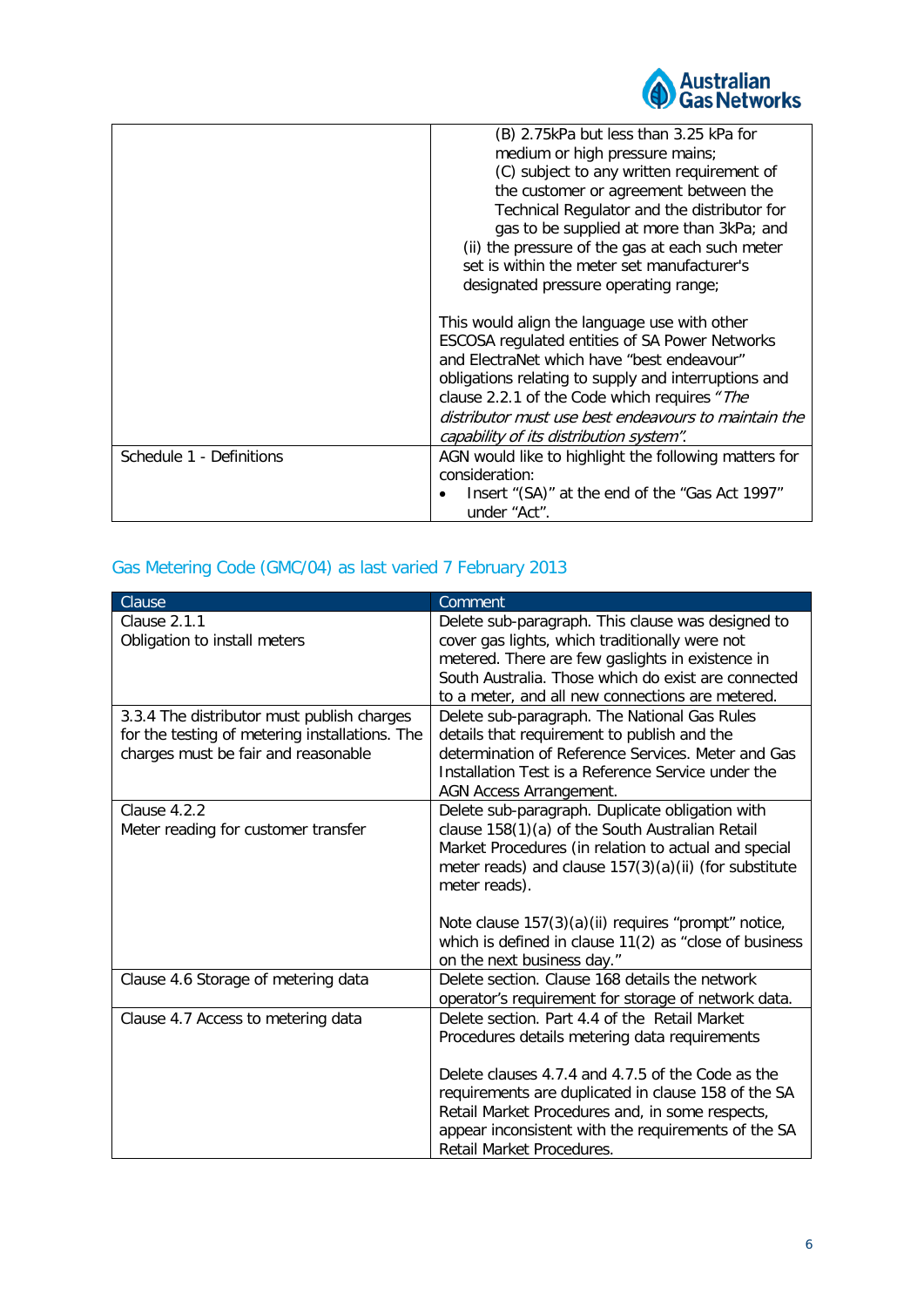

| Clause 4.8 Confidentiality | Delete clause 4.7.6 of the Code as the requirements<br>are duplicated in rule 94(2) of the National Energy<br>Retail Rules. Rule 94(2) requires a distributor to<br>provide a retailer with any information the retailer<br>reasonably requires to carry out its obligations under<br>the NERL and other regulatory instruments.<br>Delete section. Part 16 of the National Gas Rules                                                                                                                                                                                                                                                                                                                                                                                                                                                                                                                                                                                                                                                                                                                                                                                                                       |
|----------------------------|-------------------------------------------------------------------------------------------------------------------------------------------------------------------------------------------------------------------------------------------------------------------------------------------------------------------------------------------------------------------------------------------------------------------------------------------------------------------------------------------------------------------------------------------------------------------------------------------------------------------------------------------------------------------------------------------------------------------------------------------------------------------------------------------------------------------------------------------------------------------------------------------------------------------------------------------------------------------------------------------------------------------------------------------------------------------------------------------------------------------------------------------------------------------------------------------------------------|
|                            | details gas service provider's requirements for the<br>disclosure of confidential information.                                                                                                                                                                                                                                                                                                                                                                                                                                                                                                                                                                                                                                                                                                                                                                                                                                                                                                                                                                                                                                                                                                              |
| Clause 6<br>Definitions    | AGN would like to highlight the following matters for<br>consideration:<br>Amend the definition for "estimated read" to<br>clause 156 of the Retail Market Procedures.<br>Amend the definition for "basic meter" to the<br>$\bullet$<br>definition in the Retail Market Procedures.<br>Amend the definition for "customer" to the<br>$\bullet$<br>definition in the Retail Market Procedures.<br>Amend the definition for "interval meter" to the<br>$\bullet$<br>definition in the Retail Market Procedures.<br>Amend the definition for "meter" to the<br>$\bullet$<br>definition in the Retail Market Procedures.<br>Amend the definition for "MIRN" to the definition<br>$\bullet$<br>in the Retail Market Procedures.<br>Amend the definition for "related body<br>$\bullet$<br>corporate" as the Corporation Act is 2001 and<br>not 2000.<br>Amend the definition for "scheduled meter<br>$\bullet$<br>reading" " to the definition in the Retail Market<br>Procedures.<br>Amend the definition for "special meter reading"<br>$\bullet$<br>to the definition in the Retail Market Procedures.<br>Delete definition of "supply address" as it does<br>$\bullet$<br>not appear to be used in the Code. |
|                            | Amend the definition for "telemetry" to the<br>definition in the Retail Market Procedures.                                                                                                                                                                                                                                                                                                                                                                                                                                                                                                                                                                                                                                                                                                                                                                                                                                                                                                                                                                                                                                                                                                                  |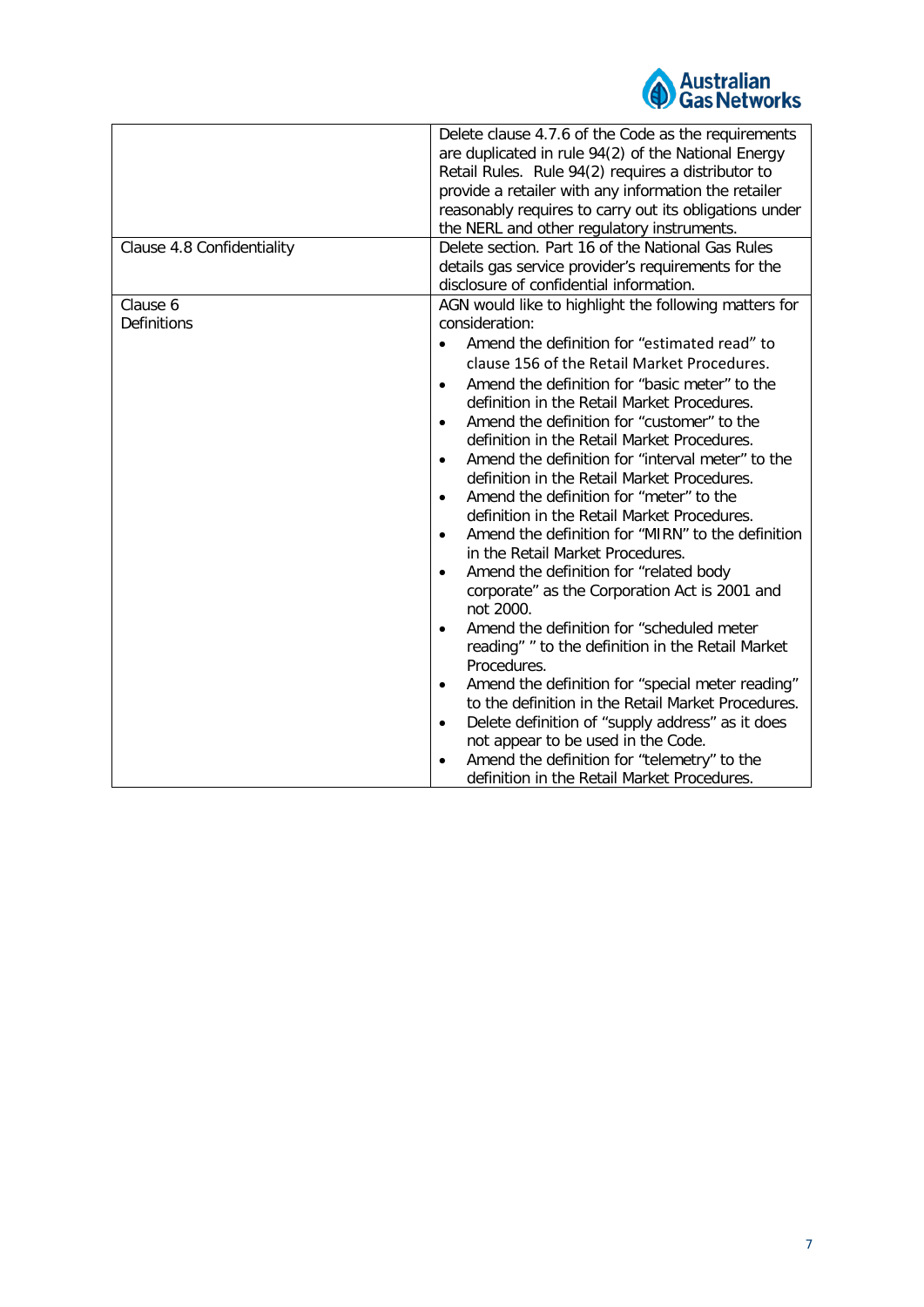

# **GAS Guidelines**

Guideline No 1 – Gas Industry Guideline No.1 as last varied July 2016

| Clause                   | Comment                                               |
|--------------------------|-------------------------------------------------------|
| Clause 1.2.4             | Delete this clause as we have proposed to             |
|                          | delete clause 7.4 from the Distribution Licence.      |
| Clause 3.4               | States:                                               |
|                          | "Proforma OP 1. - Responsiveness to public            |
|                          | reporting of gas leaks"                               |
|                          |                                                       |
|                          | This should be amended to:                            |
|                          | "Proforma OP 2. - Responsiveness to public            |
|                          | reporting of gas leaks"                               |
| Clause 3.5               | States:                                               |
|                          | "Proforma OP 2. - Customer interruptions"             |
|                          | This should be amended to:                            |
|                          |                                                       |
|                          | "Proforma OP 3. - Customer interruptions"             |
| Clause 3.6               | States:<br>"Proforma OP 3. - Statistical information" |
|                          | This should be amended to:                            |
|                          |                                                       |
|                          | "Proforma OP 4. - Statistical information"            |
| Clause 3.7               | States:                                               |
|                          | "Proforma OP 4. - Responsibility statement"           |
|                          | This should be amended to:                            |
|                          |                                                       |
|                          | "Proforma OP 5. - Responsibility statement"           |
| Schedule 1 - Definitions | Amend the definition for "customer" to the            |
|                          | definition in the Retail Market Procedures.           |
|                          |                                                       |
|                          | Amend the definition for "Gas" to the definition      |
|                          | in the "Gas Metering Code".                           |